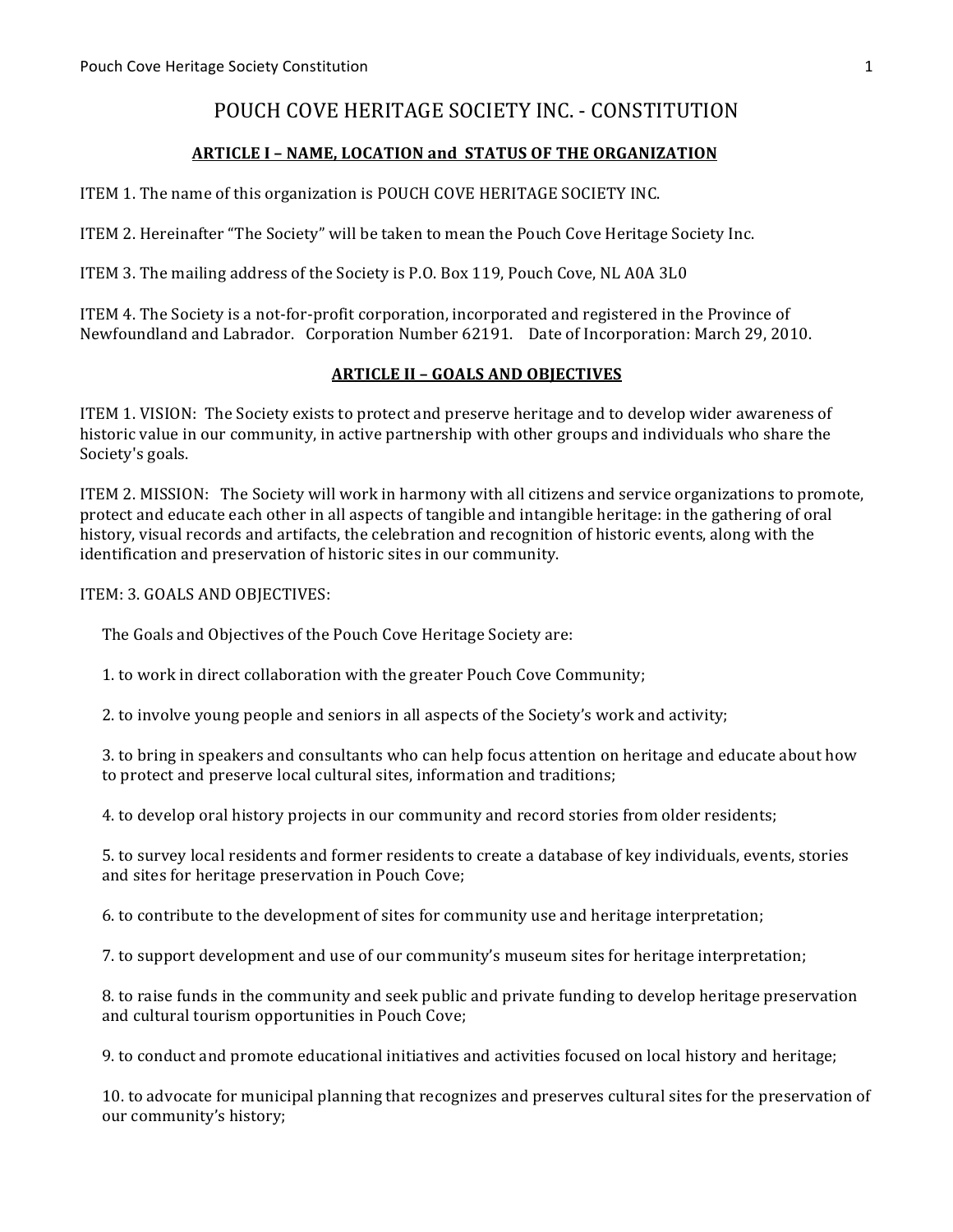11. to initiate and participate in other activities and projects, as they arise, which further the goals and objectives of the Society.

#### **ARTICLE III - MEMBERSHIP**

ITEM 1: TYPES OF MEMBERSHIP: The Membership of the Society shall be comprised of two types of members: Directors (Voting Members) and Affiliate Members (Non-Voting Members.) Directors may number up to twelve (12) individuals. The number of non-voting members, to be known as Affiliate Members, will not be limited. All Members will participate in the activities of the Society, but Affiliate Members will not vote at meetings.

ITEM 2: BECOMING A MEMBER: All members must apply and be approved for membership by the Board of Directors. Each member shall pay to the Society annual dues to be determined by the Board of Directors. The Bylaws of the Society shall prescribe the procedure by which individuals will become members and members' roles and responsibilities.

#### **ARTICLE IV - BOARD OF DIRECTORS**

ITEM 1. ROLE OF THE BOARD OF DIRECTORS: The Board of Directors shall hold primary responsibility for all decisions and operations of the Society.

ITEM 2. ELECTION OF DIRECTORS: Directors shall be elected by the Voting Members of the Society at a meeting of the Society. The Directors shall function as a Board of Directors.

ITEM 3. NUMBER OF DIRECTORS: The Board of Directors shall be comprised of 10 to 12 Voting Members of the Society.

ITEM 4. DUTIES: Directors' duties and responsibilities are as stated in the Bylaws of the Society.

# **ARTICLE V - EXECUTIVE**

ITEM 1. EXECUTIVE POSITIONS: The Directors shall appoint from among themselves four individuals to serve as the Executive of the Society. Such appointment must be approved by a majority vote of the Board of Directors. The Executive of the organization shall consist of Chair, Vice-Chair, Secretary and Treasurer.

ITEM 2. ELIGIBILITY: Only Directors are eligible to become members of the Executive.

ITEM 3. TERM OF OFFICE: The term of office for any member of the Executive shall be two years from the time of being appointed. Executive members shall serve no more than two consecutive terms in the same position.

ITEM. 4. EXECUTIVE VACANCIES: A vacancy in any Executive position may be filled by appointment, but must be approved by a majority vote of the Board of Directors.

#### **ARTICLE VI - MEETINGS**

ITEM 1. GENERAL MEMBERSHIP MEETING: The members (Directors and Affiliate Members) of the Society shall meet annually, in the month of March to review the events and decisions of the past year and discuss future activities.

ITEM 2. SPECIAL MEETINGS: Special meetings may be called by the Chair at his/her discretion, upon the